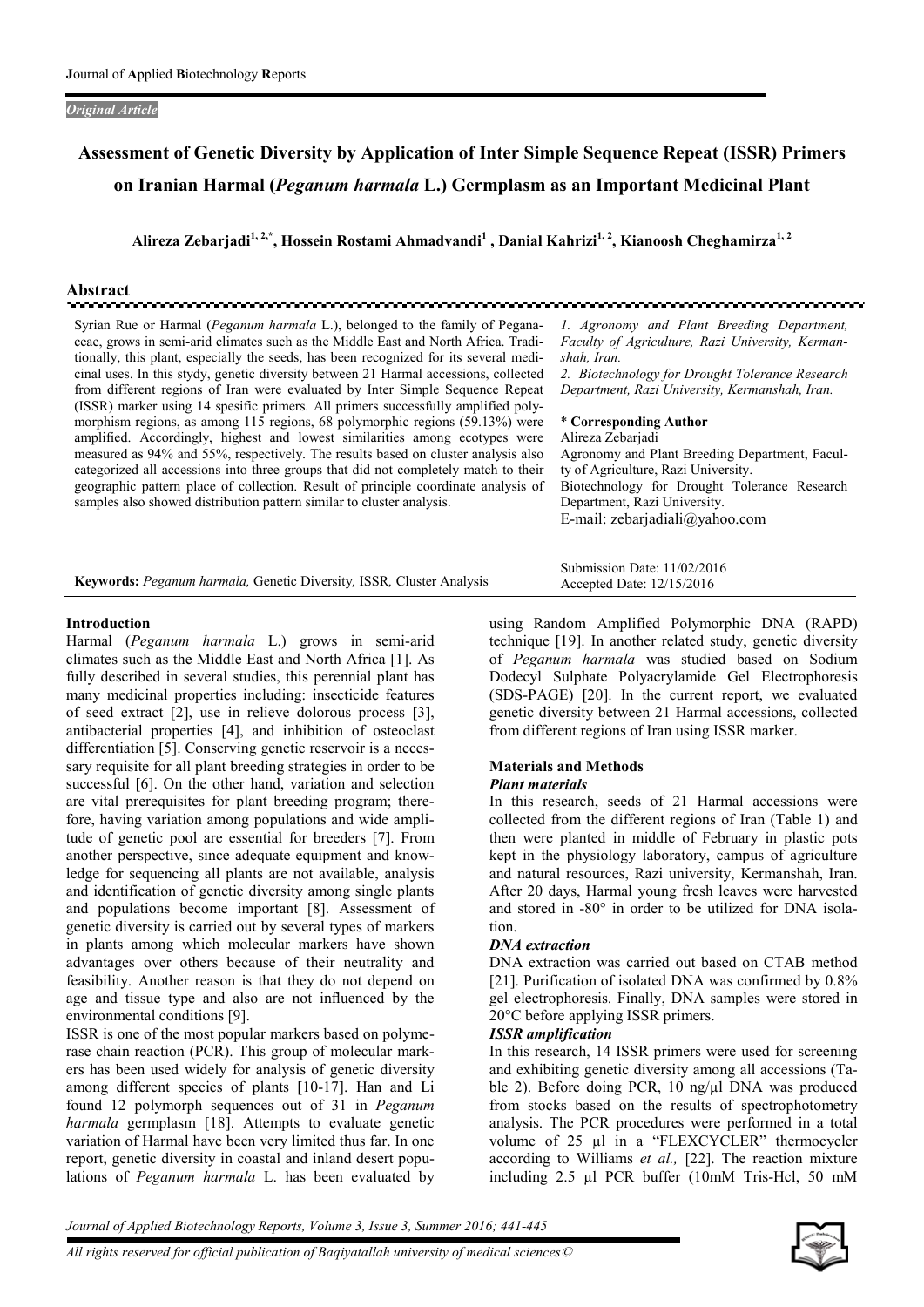KCL), 1.2 µl MgCl<sub>2</sub> (10 mM), 2.5 µl Primer (10 µM), 0.4  $\mu$ l mixed dNTPs (0.1mM), 2.5  $\mu$ l template DNA (5 ng/ $\mu$ l), 0.2 µl DNA *Taq*-polymerase (5U) and 15.7 µl DDW. The number of cycles and their thermal conditions differed for each primer.

Amplified products of PCR operations were run in 1.2% agarose gels with 0.5×TBE and 1 Kbp DNA Ladder. After that, agarose gels were stained with ethidium bromide and visualized under UV 35.

Various degrees of polymorphism were observed by application of primers with high-resolution bands which were used for data analysis.

### *Statistical analysis*

After applying each primer, all amplified bands from all ecotypes were scored for the absence (0) or presence (1) of determined bands. The NTSYS-pc software version 2.02 was used for cluster analysis, performed via Centroid method and Principle coordinate analysis (PCoA).

| code           | <b>Place of collection</b> | code | <b>Place of collection</b> |
|----------------|----------------------------|------|----------------------------|
| 1              | Oltan                      | 12   | Mashhad                    |
| $\overline{c}$ | Roodsar                    | 13   | Qurveh                     |
| 3              | Divandareh                 | 14   | Esfarayen                  |
| 4              | Tourkamansahra             | 15   | Naishabour                 |
| 5              | Firoozabad                 | 16   | Hashtrood                  |
| 6              | Chalous                    | 17   | Lar                        |
| 7              | Meshkinshahr               | 18   | Eshtahard                  |
| 8              | Shahreza                   | 19   | Shahrood                   |
| 9              | Kashan                     | 20   | Boroojen                   |
| 10             | Bojnoord                   | 21   | Sahneh                     |
| 11             | Aghghala                   |      |                            |

Table 1. List of 21 Harmal accessions and their place of collection.

Table 2. ISSR primers and their amplification results in Harmal germplasm.

| <b>NO. ISSR</b> | Primer         | <b>Primer sequence</b> | <b>PB</b>     | <b>TNB</b>     |
|-----------------|----------------|------------------------|---------------|----------------|
|                 |                | $5' \rightarrow 3'$    | $\frac{0}{0}$ |                |
|                 | <b>UBC-881</b> | $(GGGGT)$ 3G           | 44.4          | 9              |
| $\mathfrak{D}$  | <b>UBC-834</b> | (AG)8TT                | 80            | 10             |
| 3               | <b>UBC-807</b> | (AG)8T                 | 62.50         | 8              |
| 4               | <b>UBC-811</b> | (GA)8C                 | 12.5          | 8              |
| 5               | <b>UBC-824</b> | (TC)8G                 | 37.5          | 8              |
| 6               | <b>UBC-814</b> | $(CT)$ 8A              | 50            | 8              |
|                 | <b>UBC-864</b> | A(CTGA)3CTG            | 54.54         | 11             |
| 8               | <b>UBC-852</b> | (TC)8AA                | 60            | 10             |
| 9               | <b>UBC-876</b> | (GAA)6                 | 85.71         | $\overline{ }$ |
| 10              | <b>UBC-822</b> | (TC)8A                 | 70            | 10             |
| 11              | <b>UBC-840</b> | (GA)8TT                | 60            |                |
| 12              | <b>UBC-826</b> | (AC)8C                 | 66.66         | 6              |
| 13              | <b>UBC-868</b> | (GAA)6                 | 75            | 8              |
| 14              | <b>UBC-815</b> | $(CT)$ 8G              | 71.44         | 7              |

PB: Polymorphic Bonds; TNB: Total Number Bonds

## Results and Discussion

# *Primers analysis*

All of 14 ISSR primers successfully amplified polymorphism regions at different levels (Table 2). The all ISSR primers amplified 68 polymorphic bands out of 115 (59.13%). The number of bands ranged from five (primer

UBC-840) to 11 (primer UBC-864). UBC-876 and UBC-811primers exhibited the highest and lowest percentages of polymorphism by 85% and 12%, respectively. Size of bands varied from 100 to 2500 bps. There is no valid ISSR data on Harmala germplasm in literatures to compare with. Although, El-Bakatoushi *et al.,* used seven RAPD primers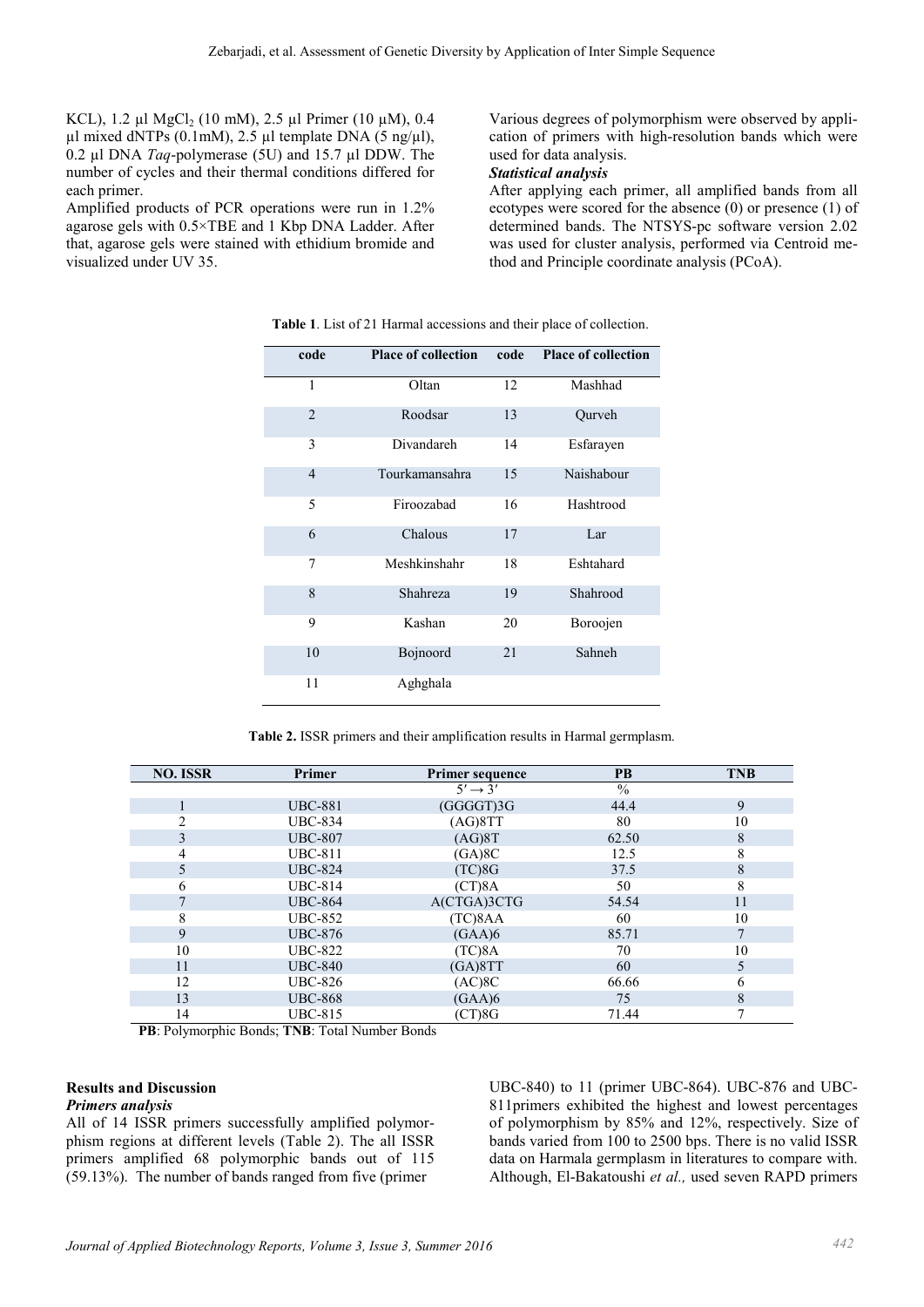and found 60 (95.24%) polymorphic bands out of total 63 bands across *Peganum harmala* populations [19].

## *Genetic relationships among accessions and cluster analysis*

Jaccard Similarity Matrix (JSM) was performed in order to understand genetic closeness among accessions. The results showed highest similarity between accessions 9 and 14 (collected respectively from Kashan and Esfahan, both located in Esfahan province) by 94%, while the lowest similarity or the highest difference was found between 16 and 18 accessions collected from Hashtrood and Eshtahard respectively (both located in Tehran province) by 55% similarity (Table 3). Cluster analysis based on JSM via Complete method was performed for ISSR binary data in order to understand a genetic relationship among accessions. Complete method was chosen in order to achieve least "chaining effect" [23]. The dendrogram was drown based on complete analysis of the ISSR data (Fig. 1). According to the dendrogram, all 21 accessions were categorized into three groups with about 0.71 distance unit.

Accessions 1, 11, 8, 2, 4, 10, 12, 20 and 17 were put in the first group. The second group consisted accessions 3, 9, 14, 6, 5, 13, 19, and 16. Finally, accessions 7 and 18 occupied third group of dendrogram. The cophenetic correlation coefficient was 0.88 that shows a relatively good fit of the data are obtained from the dendrogram. There was not a high compatibility between genetic divergence and geographic origin of accession collection in this research. Bakatoushi *et al.,* also could not find a correlation between genetic diversity and the places of collections for Harmal accessions after using RAPD marker for assessment of genetic variation of this plant in Egypt [19].

Similar results have been reported about other plants such as Groundnut and Shisham [24, 25]. In addition, genetic diversity among all accessions in this study, except Sahneh ecotype, has been carried out based on the seed's protein storage by Rostami-Ahmadvandi *et al.,* and closeness between grouping of accessions based on cluster analysis and their collecting location was not reported [20].

|  |  |  |  |  | <b>Table 3.</b> Jaccard's similarity matrix of 21 accessions of Harmal. |  |
|--|--|--|--|--|-------------------------------------------------------------------------|--|
|  |  |  |  |  |                                                                         |  |

|                | $\mathbf{1}$ | $\boldsymbol{2}$ | 3    | 4    | 5    | 6    | 7    | 8    | 9    | $10$ | 11   | 12   | 13   | 14   | 15   | 16   | 17   | 18   | 19   | 20   |
|----------------|--------------|------------------|------|------|------|------|------|------|------|------|------|------|------|------|------|------|------|------|------|------|
| $\overline{2}$ | 0.72         | 1.00             |      |      |      |      |      |      |      |      |      |      |      |      |      |      |      |      |      |      |
| 3              | 0.86         | 0.82             | 1.00 |      |      |      |      |      |      |      |      |      |      |      |      |      |      |      |      |      |
| 4              | 0.75         | 0.82             | 0.85 | 1.00 |      |      |      |      |      |      |      |      |      |      |      |      |      |      |      |      |
| 5              | 0.73         | 0.83             | 0.82 | 0.83 | 1.00 |      |      |      |      |      |      |      |      |      |      |      |      |      |      |      |
| 6              | 0.76         | 0.70             | 0.83 | 0.83 | 0.80 | 1.00 |      |      |      |      |      |      |      |      |      |      |      |      |      |      |
| 7              | 0.69         | 0.66             | 0.69 | 0.76 | 0.67 | 0.71 | 1.00 |      |      |      |      |      |      |      |      |      |      |      |      |      |
| 8              | 0.78         | 0.75             | 0.74 | 0.81 | 0.72 | 0.72 | 0.76 | 1.00 |      |      |      |      |      |      |      |      |      |      |      |      |
| 9              | 0.81         | 0.81             | 0.91 | 0.91 | 0.85 | 0.89 | 0.75 | 0.80 | 1.00 |      |      |      |      |      |      |      |      |      |      |      |
| 10             | 0.73         | 0.88             | 0.83 | 0.90 | 0.88 | 0.81 | 0.71 | 0.82 | 0.89 | 1.00 |      |      |      |      |      |      |      |      |      |      |
| 11             | 0.87         | 0.76             | 0.79 | 0.79 | 0.76 | 0.77 | 0.70 | 0.82 | 0.85 | 0.80 | 1.00 |      |      |      |      |      |      |      |      |      |
| 12             | 0.80         | 0.80             | 0.82 | 0.90 | 0.80 | 0.80 | 0.73 | 0.82 | 0.85 | 0.88 | 0.80 | 1.00 |      |      |      |      |      |      |      |      |
| 13             | 0.80         | 0.80             | 0.87 | 0.87 | 0.88 | 0.88 | 0.68 | 0.79 | 0.92 | 0.92 | 0.84 | 0.88 | 1.00 |      |      |      |      |      |      |      |
| 14             | 0.79         | 0.79             | 0.88 | 0.85 | 0.86 | 0.87 | 0.70 | 0.75 | 0.94 | 0.87 | 0.83 | 0.79 | 0.90 | 1.00 |      |      |      |      |      |      |
| 15             | 0.80         | 0.80             | 0.90 | 0.90 | 0.88 | 0.85 | 0.75 | 0.79 | 0.92 | 0.88 | 0.81 | 0.92 | 0.92 | 0.87 | 1.00 |      |      |      |      |      |
| 16             | 0.74         | 0.77             | 0.83 | 0.83 | 0.84 | 0.78 | 0.71 | 0.79 | 0.85 | 0.85 | 0.77 | 0.81 | 0.85 | 0.80 | 0.88 | 1.00 |      |      |      |      |
| 17             | 0.78         | 0.78             | 0.84 | 0.81 | 0.75 | 0.75 | 0.65 | 0.73 | 0.80 | 0.82 | 0.78 | 0.85 | 0.79 | 0.77 | 0.79 | 0.75 | 1.00 |      |      |      |
| 18             | 0.68         | 0.62             | 0.65 | 0.65 | 0.59 | 0.66 | 0.72 | 0.71 | 0.68 | 0.66 | 0.69 | 0.69 | 0.67 | 0.65 | 0.64 | 0.55 | 0.67 | 1.00 |      |      |
| 19             | 0.80         | 0.76             | 0.82 | 0.83 | 0.88 | 0.84 | 0.63 | 0.75 | 0.85 | 0.88 | 0.84 | 0.88 | 0.92 | 0.83 | 0.88 | 0.84 | 0.85 | 0.62 | 1.00 |      |
| 20             | 0.72         | 0.79             | 0.78 | 0.86 | 0.80 | 0.76 | 0.73 | 0.75 | 0.81 | 0.88 | 0.76 | 0.91 | 0.84 | 0.75 | 0.88 | 0.80 | 0.81 | 0.65 | 0.83 | 1.00 |
| 21             | 0.73         | 0.73             | 0.79 | 0.83 | 0.80 | 0.80 | 0.67 | 0.69 | 0.85 | 0.80 | 0.80 | 0.80 | 0.84 | 0.79 | 0.84 | 0.81 | 0.78 | 0.59 | 0.88 | 0.87 |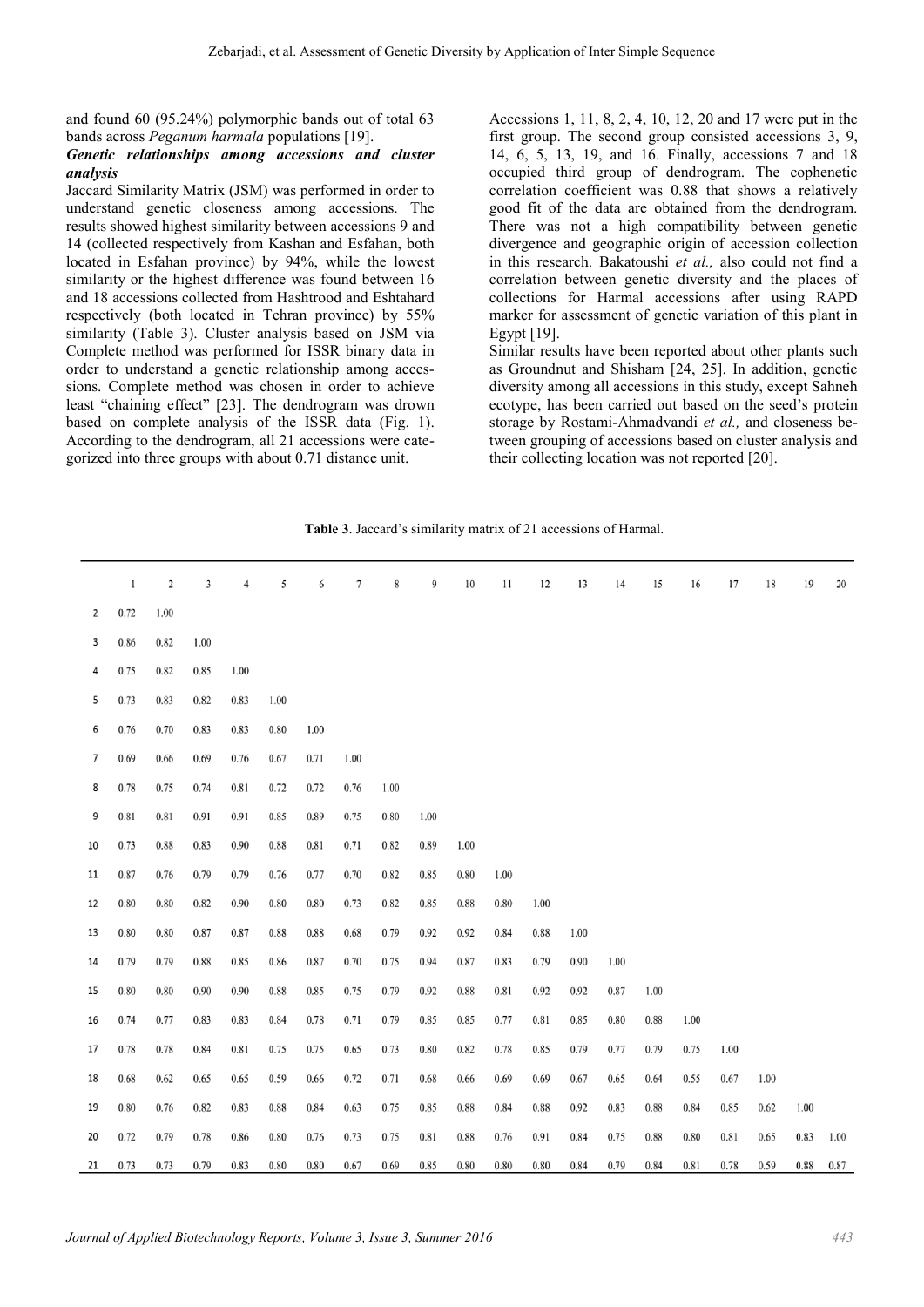

Figure 1. Dendrogram of the relationships among accessions of Harmal by Complete method of cluster analysis.

#### *Principle coordinate analysis*

Principle coordinate analysis was performed for ISSR data in order to establish the relationship among accessions and comparision to cluster analysis (Fig. 2). Results showed

that distribution pattern of samples was mainly similar to the results from cluster analysis. Similar results were reported by Pezhmanmehr *et al.,* and Rostami- Ahmadvandi *et al*., [16, 20].



Figure 2. Plot of Harmal accessions by principal coordinate analysis using the Jaccard's similarity coefficients.

#### Conclusion

The understanding of the genetic diversity is significantly essential not only for the conservation of many species of plants and animals, but also for the maintenance of genetic diversity within the populations. ISSR marker is one of the powerful tools, which has helped in understanding genetic variations through polymorphism of band patterns among different genotypes. In the present study, genetic variation between genotypes was observed based on ISSR marker and according to cluster analysis the genotypes were placed into three groups. The results of this study can be used for future Harmal breeding programs.

#### Acknowledgments

The authors would like to acknowledge Dr Leila Zarei for her helpful comments and suggestions in the development of this research and all people who helped us gathering Harmal accessions from different regions. The financial support for this work was provided by the Razi University.

#### References

1. Mahmoudian, M., Jalilpour, H., Salehian, P., Toxicity of *Peganum harmala*: Review and a case report. *Iranian J Pharmacol Ther*, 2002, Vol. 5, pp. 1-4.